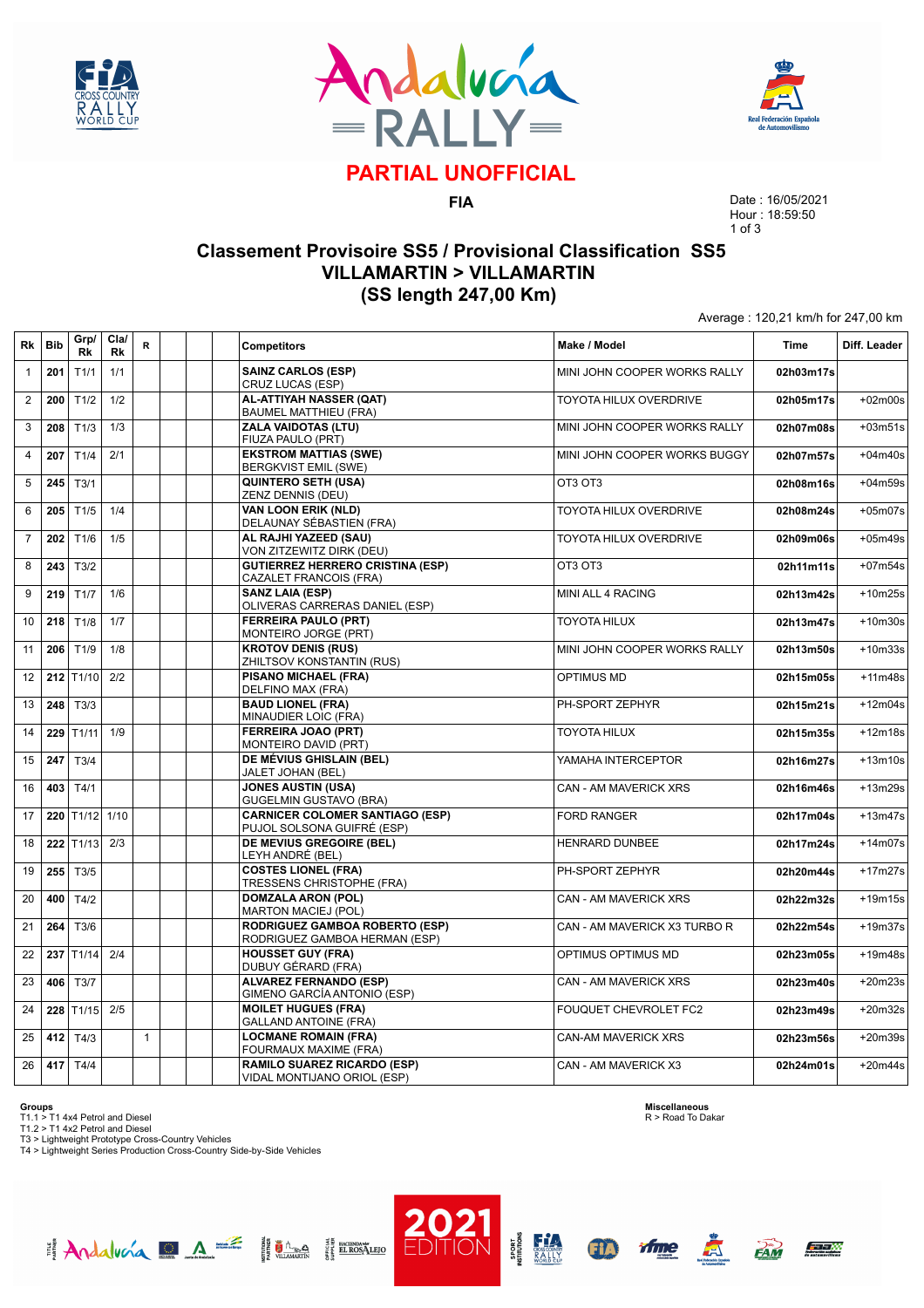





# **PARTIAL UNOFFICIAL**

**FIA**

Date : 16/05/2021 Hour : 18:59:50 2 of 3

Average : 120,21 km/h for 247,00 km

### **Classement Provisoire SS5 / Provisional Classification SS5 VILLAMARTIN > VILLAMARTIN (SS length 247,00 Km)**

| <b>Rk</b> | <b>Bib</b> | Grp/<br>Rk                 | Cla/<br>Rk | R              | <b>Competitors</b>                                                               | Make / Model               | <b>Time</b> | Diff. Leader |
|-----------|------------|----------------------------|------------|----------------|----------------------------------------------------------------------------------|----------------------------|-------------|--------------|
| 27        | 409        | T4/5                       |            | $\overline{2}$ | <b>ZILLE DAVID (ARG)</b><br>JACOMY BRUNO (ARG)                                   | CAN - AM MAVERICK XRS      | 02h24m28s   | $+21m11s$    |
| 28        | 214        | T1/16                      | 2/6        |                | PLAZA PEREZ MANUEL (ESP)<br>PLAZA VAZQUEZ MONICA (ESP)                           | <b>BUGGY DAZON</b>         | 02h26m35s   | $+23m18s$    |
| 29        | 250        | T3/8                       |            |                | PISSON JEAN-LUC (FRA)<br>GILSOUL NICOLAS (BEL)                                   | PH-SPORT ZEPHYR            | 02h26m53s   | $+23m36s$    |
| 30        | 404        | T4/6                       |            |                | <b>GARCES HERNAN (CHL)</b><br>LATRACH VINAGRE JUAN PABLO (CHL)                   | CAN - AM MAVERICK XRS      | 02h27m21s   | $+24m04s$    |
| 31        | 413        | T4/7                       |            | 3              | <b>DEL RIO LUCAS (CHL)</b><br><b>SCOLA MARCELLO (CHL)</b>                        | CAN - AM MAVRICK XRS       | 02h27m55s   | $+24m38s$    |
| 32        | 414        | T4/8                       |            |                | <b>VAYSSADE FLORENT (FRA)</b><br><b>REY NICOLAS (FRA)</b>                        | CAN - AM                   | 02h28m00s   | $+24m43s$    |
| 33        | 423        | T3/9                       |            |                | RUBIO FERNANDEZ ALFREDO (ESP)<br>BENEDICTO SAN ANTONI LUIS ALBERTO (ESP)         | <b>CAN-AM MAVERICKS</b>    | 02h28m10s   | $+24m53s$    |
| 34        | 402        | T4/9                       |            |                | AL ATTIYAH KHALIFA (QAT)<br>PANSERI XAVIER (FRA)                                 | <b>CAN-AM MAVERICK XRS</b> | 02h28m39s   | $+25m22s$    |
| 35        | 257        | T3/10                      |            |                | <b>MOREAU GEOFFREY (FRA)</b><br>CASZALOT JEREMY (FRA)                            | <b>MMP RALLY RAID</b>      | 02h29m18s   | $+26m01s$    |
| 36        |            | $216$ T1/17 1/11           |            |                | <b>CONCEICAO VICTOR (PRT)</b><br>NACARATO GEO VALERIA (BRA)                      | TOYOTA HILUX OVERDRIVE     | 02h29m21s   | $+26m04s$    |
| 37        | 401        | T4/10                      |            |                | <b>KOOLEN KEES (NLD)</b><br>POL MIRJAM (NLD)                                     | CAN - AM MAVERICK XRS      | 02h29m50s   | $+26m33s$    |
| 38        | 261        | T3/11                      |            |                | <b>FISCHER ANNETT (DEU)</b><br>PORÉM MANUEL (PRT)                                | CAN - AM MAVERICK X3 XRS   | 02h29m59s   | $+26m42s$    |
| 39        |            | 418 $T4/11$                |            | $\overline{4}$ | <b>LATTARD BENJAMIN (FRA)</b><br><b>JIMBERT PATRICK (FRA)</b>                    | <b>CAN-AM MAVERICK X3</b>  | 02h32m47s   | $+29m30s$    |
| 40        | 251        | T3/12                      |            |                | DE SEYNES ERIC (FRA)<br>LIPAROTI CAMELIA (ITA)                                   | YAMAHA YXZ1000R            | 02h35m19s   | $+32m02s$    |
| 41        | 424        | T3/13                      |            |                | <b>NARANJO GUTIERREZ JOSE MARIA (ESP)</b><br>ALVAREZ GUERRERO JOSE ANTONIO (ESP) | <b>CAN-AM MAVERICKS</b>    | 02h38m14s   | $+34m57s$    |
| 42        |            | 225 T <sub>1/18</sub> 1/12 |            |                | VAN DEN BRINK RIK (NLD)<br>HEIMANS HENDRIK GERARDUS (NLD)                        | TOYOTA ORD-150             | 02h38m43s   | $+35m26s$    |
| 43        | 230        | T1/19                      | 2/7        |                | <b>MARTINEAU JEAN-LUC (FRA)</b><br>CHATRIS CEDRIC (FRA)                          | <b>OPTIMUS MD</b>          | 02h38m57s   | $+35m40s$    |
| 44        | 260        | T3/14                      |            |                | <b>VERDET LUCAS (FRA)</b><br>DELFINO DELPHINE (FRA)                              | CAN - AM T3RR              | 02h39m22s   | $+36m05s$    |
| 45        | 422        | T4/12                      |            | 5              | THEWESSEN ANDRE (NLD)<br><b>BASTINGS STIJN (NLD)</b>                             | CAN-AM MAVERICK XRS        | 02h41m06s   | $+37m49s$    |
| 46        | 253        | T3/15                      |            |                | <b>BESSON JEAN - PASCAL (FRA)</b><br>ROISSAC PATRICE (FRA)                       | CAN-AM T3RR                | 02h42m01s   | +38m44s      |
| 47        |            | 420 T4/13                  |            | 6              | PLA JEAN-CLAUDE (FRA)<br>PLA JEROME (FRA)                                        | POLARIS RZR PRO XP         | 02h44m17s   | $+41m00s$    |
| 48        | 254        | T3/16                      |            |                | <b>GASPARI ENRICO (ITA)</b><br>SALVATORE MASSIMO (ITA)                           | POLARIS RZR PRO XP         | 02h44m39s   | $+41m22s$    |
| 49        | 233        | T1/20                      | 1/13       |                | <b>VANSTEENBERGEN HENRI (NLD)</b><br><b>WILLEMSE EYCK (NLD)</b>                  | RALLY RAID UK ORYX DW      | 02h45m16s   | +41m59s      |
| 50        |            | 408 T4/14                  |            |                | <b>LOPEZ NAZARENO (ARG)</b><br>TORLASCHI RICARDO ADRIAN (ARG)                    | POLARIS RZR PRO XP         | 02h47m01s   | $+43m44s$    |
| 51        | 416        | T4/15                      |            |                | <b>SEGURA JORDI (ESP)</b><br>SOLA TERRADELLAS MARC (ESP)                         | CAN-AM MAVERICK X3         | 02h47m56s   | $+44m39s$    |
| 52        |            | $224$ T <sub>1</sub> /21   | 1/14       |                | <b>SCHOOLDERMAN RONALD (NLD)</b><br><b>BLANKESTIJN MARCEL (NLD)</b>              | TOYOTA ORD-150             | 02h48m02s   | $+44m45s$    |

**Groups**<br>T1.1 > T1 4x4 Petrol and Diesel<br>T1.2 > T1 4x2 Petrol and Diesel<br>T3 > Lightweight Prototype Cross-Country Vehicles<br>T4 > Lightweight Series Production Cross-Country Side-by-Side Vehicles

Andalucía DA E Hima HEROSTERO

**Miscellaneous** R > Road To Dakar